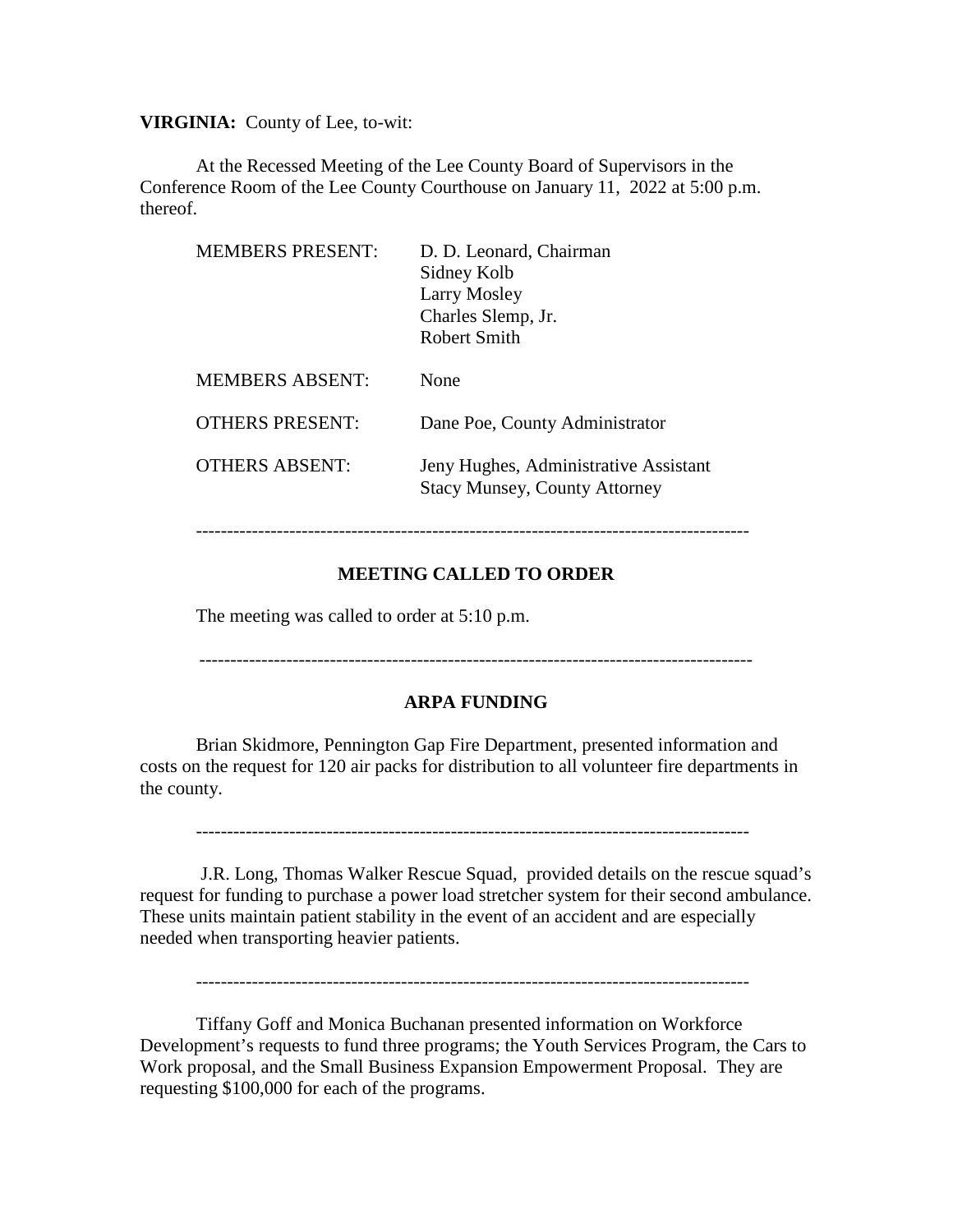The Board requested Mr. Poe to contact AT&T about purchasing an additional Multi-Band Originator unit for installation in the county.

-----------------------------------------------------------------------------------------

-----------------------------------------------------------------------------------------

The Board requested Mr. Poe to obtain additional information on the bid dates and construction readiness of PSA projects for which they are requesting funding.

-----------------------------------------------------------------------------------------

The Board requested additional information on the Fire Departments' air pack request. Specifically, they asked how many of the existing units have expired certifications and how long the certifications are good on the units still in compliance.

-----------------------------------------------------------------------------------------

It was moved by Mr. Mosley, second by Mr. Kolb, to provide \$25,000 to The Health Wagon from the ARPA funds. Upon the question being put the vote was as follows.

VOTING AYE: Mr. Kolb, Mr. Leonard, Mr. Mosley, Mr. Slemp, Mr. Smith

------------------------------------------------------------------------------------------

It was moved by Mr. Mosley, second by Mr. Kolb, to provide \$15,000 to the Jonesville Rescue Squad from the ARPA funds. Upon the question being put the vote was as follows.

VOTING AYE: Mr. Kolb, Mr. Leonard, Mr. Mosley, Mr. Slemp, Mr. Smith

------------------------------------------------------------------------------------------

There was general discussion about the Thomas Walker Outdoor Basketball Court project and how to proceed.

-----------------------------------------------------------------------------------------

#### **LETTER OF SUPPORT**

Mr. Poe advised that Senator Pillion and Delegate Kilgore had requested a letter of support from the Board of Supervisors for their respective bills in the General Assembly seeking to terminate the charter for the Town of St. Charles.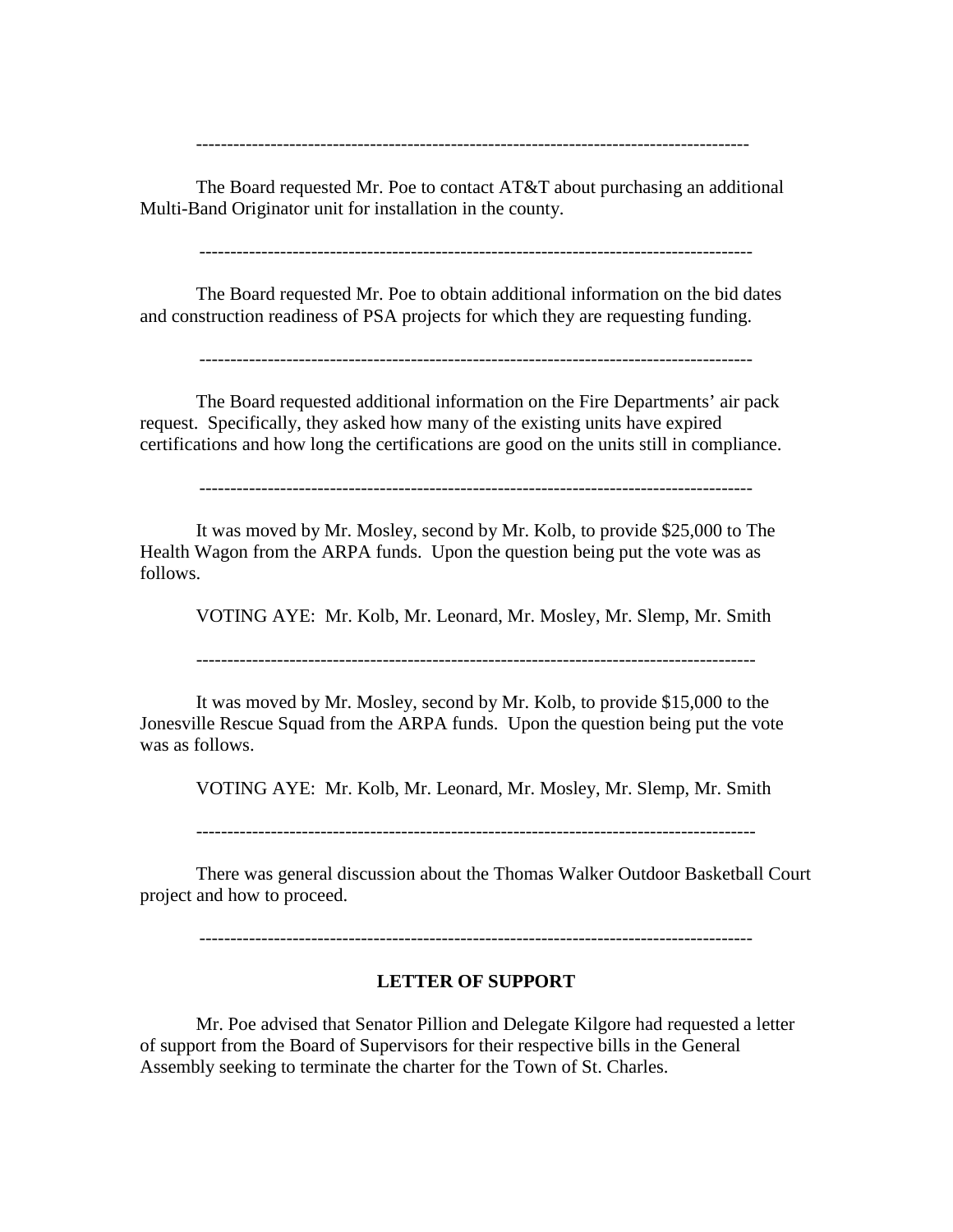-----------------------------------------------------------------------------------------

It was the consensus of the Board to provide a letter of support.

-----------------------------------------------------------------------------------------

#### **REPORTS AND RECOMMENDATIONS OF THE BOARD**

Mr. Kolb suggested the Works Program participants continue painting the entire second floor corridor walls.

It was the consensus of the Board to allow Works Program participants to paint all second floor corridor walls.

#### -----------------------------------------------------------------------------------------

## **CLOSED SESSION**

It was moved by Mr. Kolb, seconded by Mr. Slemp, to enter Closed Session pursuant to 2.2-3711 A.7. Consultation with legal counsel and briefings by staff members or consultants pertaining to actual or probable litigation, where such consultation or briefing in open meeting would adversely affect the negotiating or litigation posture of the public body; and consultation with legal counsel employed or retaining by a public body regarding specific legal matters requiring the provision of legal advise by such counsel. Upon the question being put the vote was as follows.

VOTING AYE: Mr. Kolb, Mr. Leonard, Mr. Mosley, Mr. Slemp, Mr. Smith

It was moved by Mr. Mosley, seconded by Mr. Kolb, to exit Closed Session. Upon the question being put the vote was as follows.

VOTING AYE: Mr. Kolb, Mr. Leonard, Mr. Mosley, Mr. Slemp, Mr. Smith

#### **CERTIFICATE OF CLOSED SESSION**

**WHEREAS,** the Lee County Board of Supervisors has convened a Closed Meeting on this date pursuant to an affirmative recorded vote and in accordance with the provision of the Virginia Freedom of Information Act; and